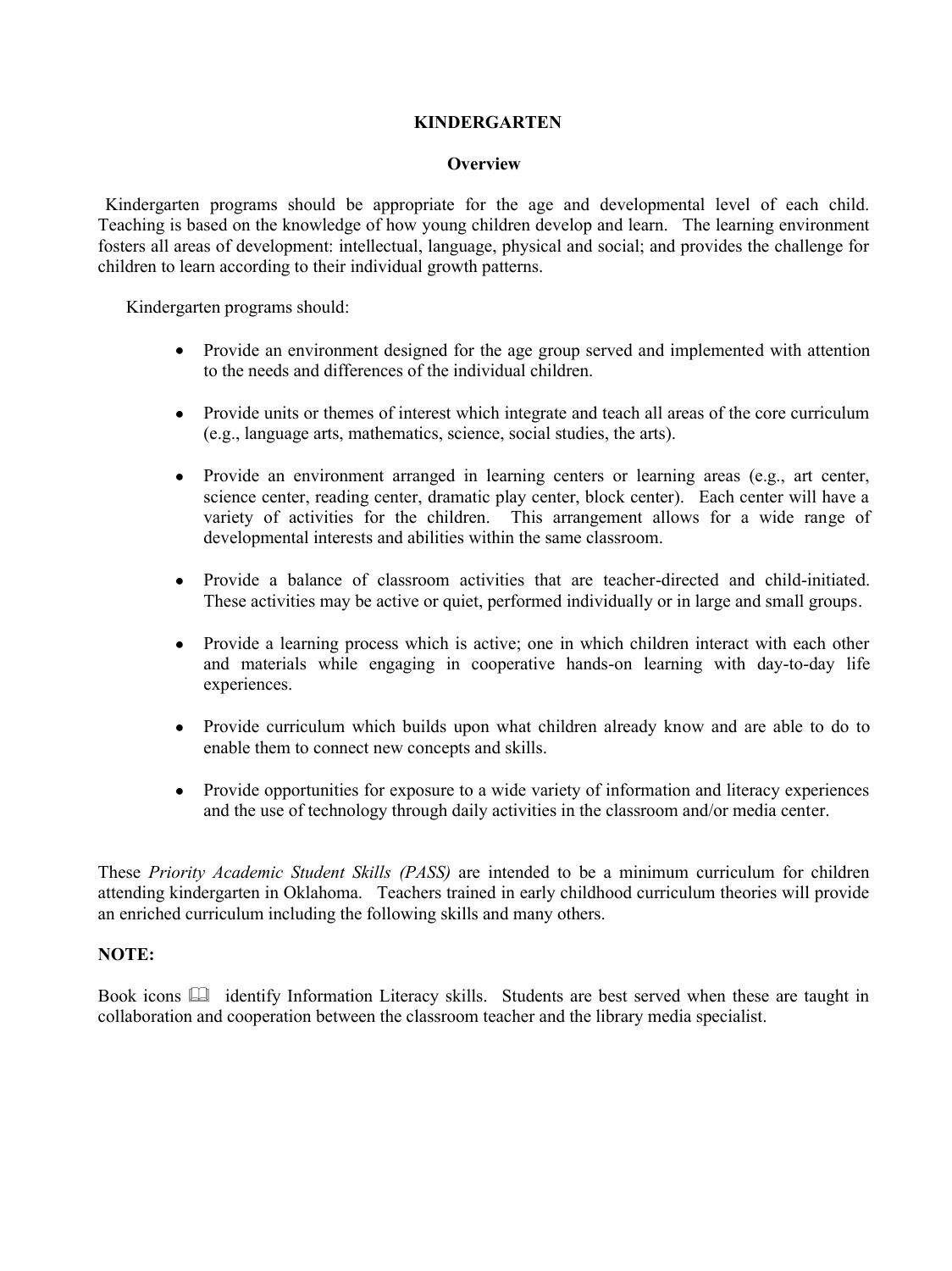# **CREATIVE SKILLS**

Creative skills are developed by engaging children in activities with play dough, sand, water, dramatic play, blocks, creative stories, art, music, movement, and a variety of other materials.

# **Standard 1: The student will be encouraged to participate in activities that foster individual creativity.**

- 1. Express thoughts and ideas about work and play.
- 2. Develop and verbalize solutions to simple problems.
- 3. Think of new uses for familiar materials.

# **LANGUAGE ARTS**

Young children begin to develop language arts skills through the context of shared reading with quality children's literature, shared writing, language experience, reading and writing centers.

# **Reading/Literature: The student will apply a wide range of strategies to comprehend, interpret, evaluate, appreciate and respond to a wide variety of text and literature.**

# **Standard 1: Print Awareness - The student will understand the characteristics of written language.**

- 1. Demonstrate correct book orientation by holding book correctly (right side up) and indicating where to begin (e.g., front to back, top to bottom, left to right).
- 2. Identify the front cover, back cover, title page of a book and title and author.
- 3. Follow words from left to right and from top to bottom on the printed page.
- 4. Understand that printed materials provide information.
- 5. Recognize that sentences in print are made up of separate words.
- 6. Distinguish letters from words.
- 7. Recognize and name all capital and lowercase letters of the alphabet.

# **Standard 2: Phonological/Phonemic Awareness - The student will demonstrate the ability to hear, identify, and manipulate large parts of spoken language (e.g., words, syllables, onsets, and rimes) and individual sounds (phonemes) in spoken words.**

- 1. Identify and produce simple rhyming pairs. Example: bat/cat
- 2. Identify and count syllables in spoken words.
- 3. Distinguish onset (beginning sound(s)) and rimes in one-syllable words. Example: Onset - /b/ in bat Example: Rime  $-\underline{at}$  in bat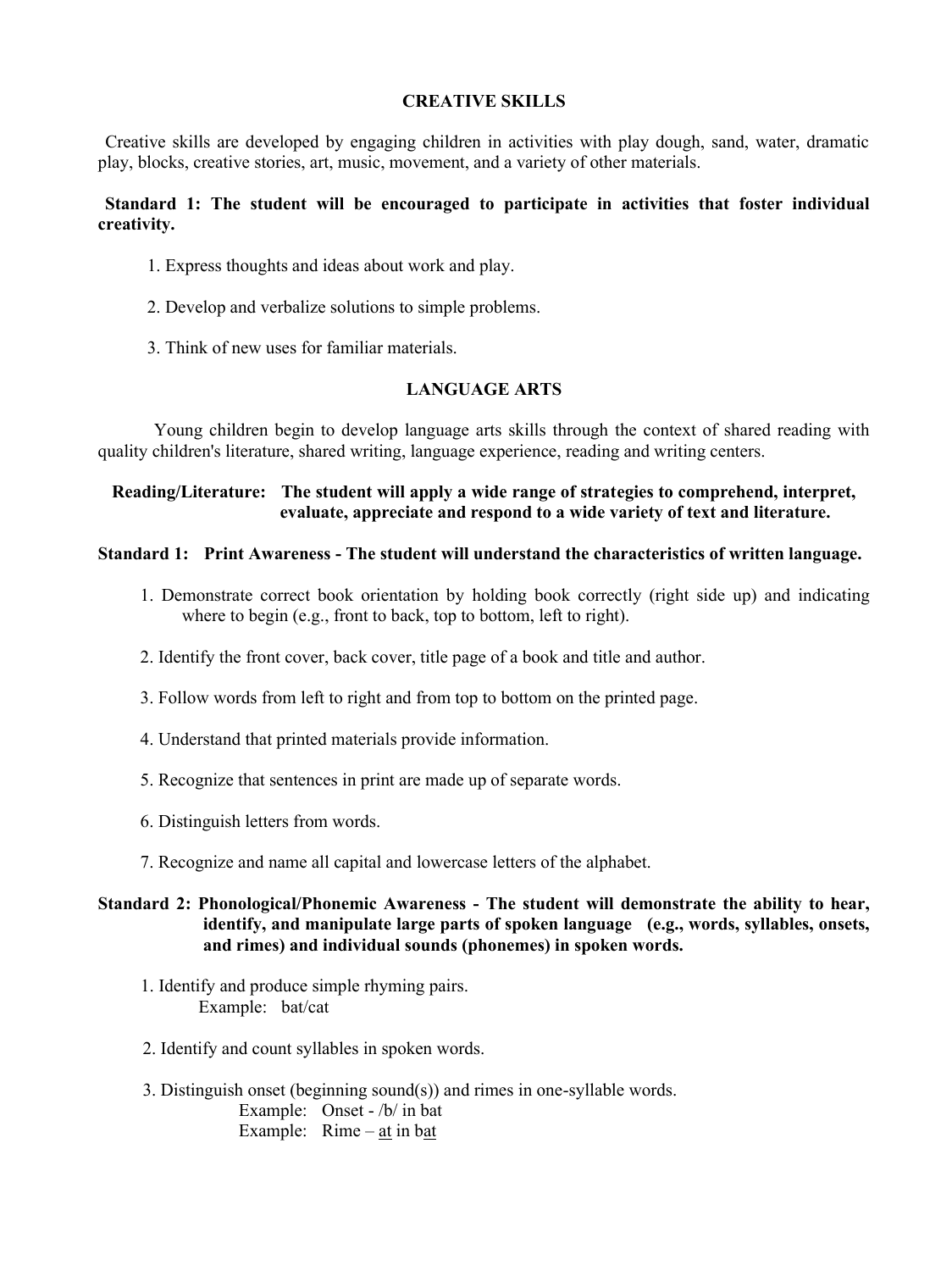- 4. Recognize ending sounds in spoken words. Example: /t/ in bat
- 5. Recognize the same sounds in different words. Example: /b/ in ball, big, and bun Example:  $/p/$  in tap, rip, and mop
- 6. Begin to blend phonemes to form a word. Example:  $/b/|a|/t| = bat$
- 7. Begin to segment phonemes of one syllable words. Example:  $bat = /b/ /a/ /t/$

## **Standard 3: Phonics/Decoding - The student will demonstrate the ability to apply sound-symbol relationships.**

- 1. Identify the alphabet by name.
- 2. Identify the alphabet by sound.

# **Standard 4: Vocabulary - The student will develop and expand knowledge of words and word meanings to increase their vocabulary.**

1. Increase personal vocabulary by listening to a variety of text and literature.

2. Use new vocabulary and language in own speech and writing.

### **Standard 5: Fluency - The student will demonstrate the ability to identify words in text.**

1. "Read" familiar texts emergently, not necessarily verbatim from the print alone.

2. Recognize some common words by sight, including but not limited to "a," "the," "I," "you," "my," "I," "are."

#### **Standard 6: Comprehension - The student will associate meaning and understanding with reading.**

- 1. Use prereading skills (e.g., connecting prior knowledge to text, making predictions about text and using picture clues).
- 2. Retell, reenact or dramatize a story read to the student or by the student.
- 3. Make predictions and confirm after reading or listening to text.
- 4. Tell what is happening in a picture.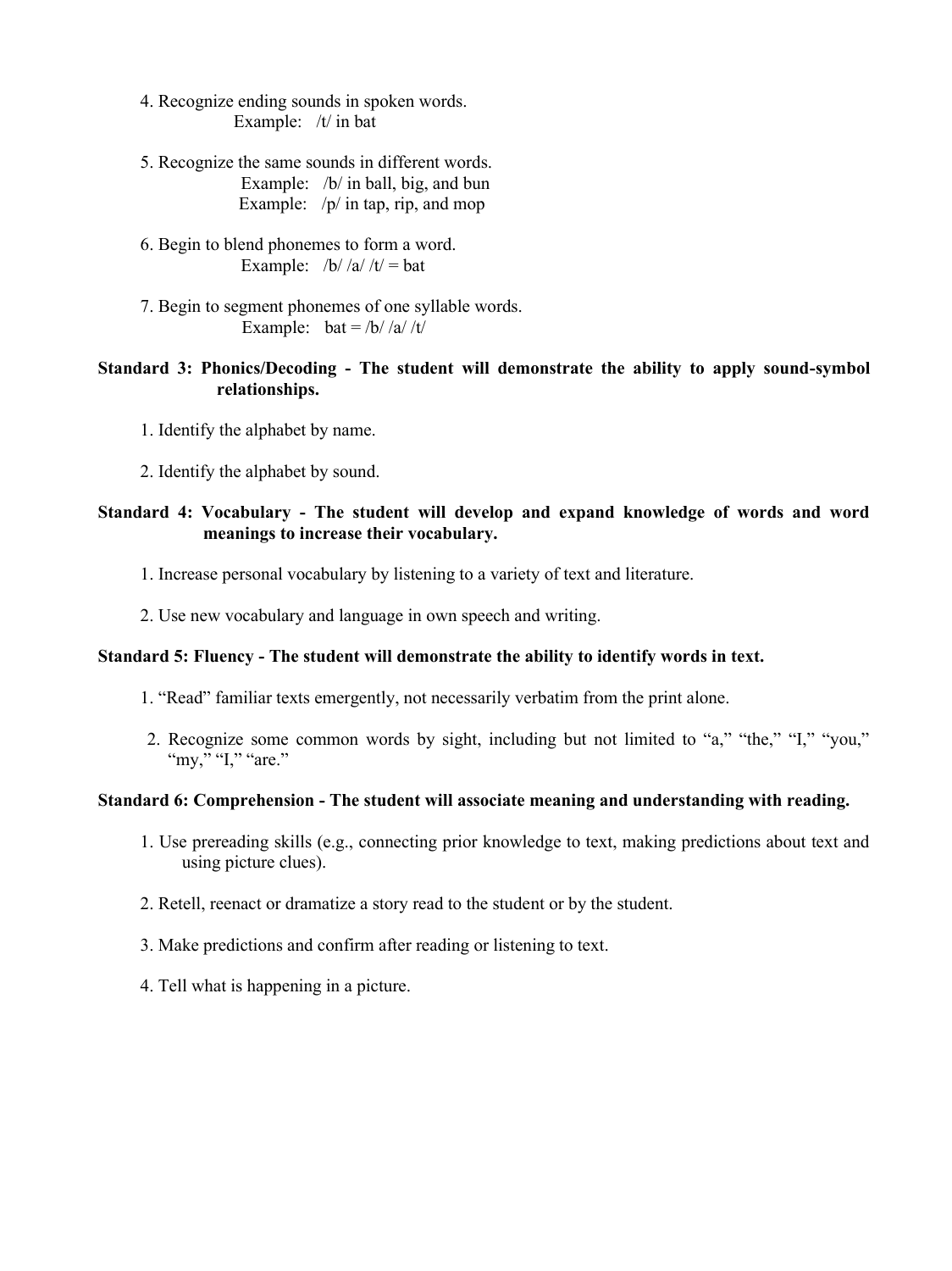## **Standard 7: Literature - The student will read to construct meaning and respond to a wide variety of literary forms.**

- 1. Literary Genre
	- a. Distinguish between fiction and nonfiction.
		- Example: Listen to *Tops and Bottoms.* This is a fiction book about a hare and a bear's adventure to determine who gets the tops and who gets the bottoms of their vegetables. Read *Eating the Alphabet* by Lois Ehlert which is a nonfiction book and discuss the differences in books.
- 2. Literary Elements
	- a. Place events in sequential order by telling the beginning, middle and ending. Example: Read and retell a story orally or by illustrating the beginning, middle and ending.
	- b. Summarize main points and events of a simple story.
	- c. Recognize cause and effect relationships. Example: Read *The Mitten* by Jan Brett and tell what happened to the mitten because of the animals.

# **Standard 8: Research and Information - The student will conduct research and organize information.**

1. Accessing Information - The student will select the best source for a given purpose.

a. Begin to identify the appropriate source needed to gather information (e.g., fiction book, nonfiction book, newspaper, map, resource person)

# **Writing/Grammar/Usage and Mechanics: The student will express ideas effectively in written modes for a variety of purposes and audiences.**

### **Standard 1: Writing Process - The student will use the writing process to write coherently.**

- 1. Participate in frequent writing opportunities including modeled writing, shared writing, journal writing, and interactive writing.
- 2. Dictate a story about an exciting event or experience.
- 3. Presents his or her own writing which may include pictures, attempts at letters, initial consonants, words, or phrases to the group, teacher and/or parent.

### **Standard 2: Modes and Forms of Writing. The student will communicate through a variety of written forms, for various purposes, and to a specific audience or person.**

- 1. Introduce modes and forms of stories with a consistent focus of a beginning, middle, and end that describe, explain, or tell about familiar objects, people, places, events, or experiences.
- 2. Construct journal entries using illustrations and beginning writing skills.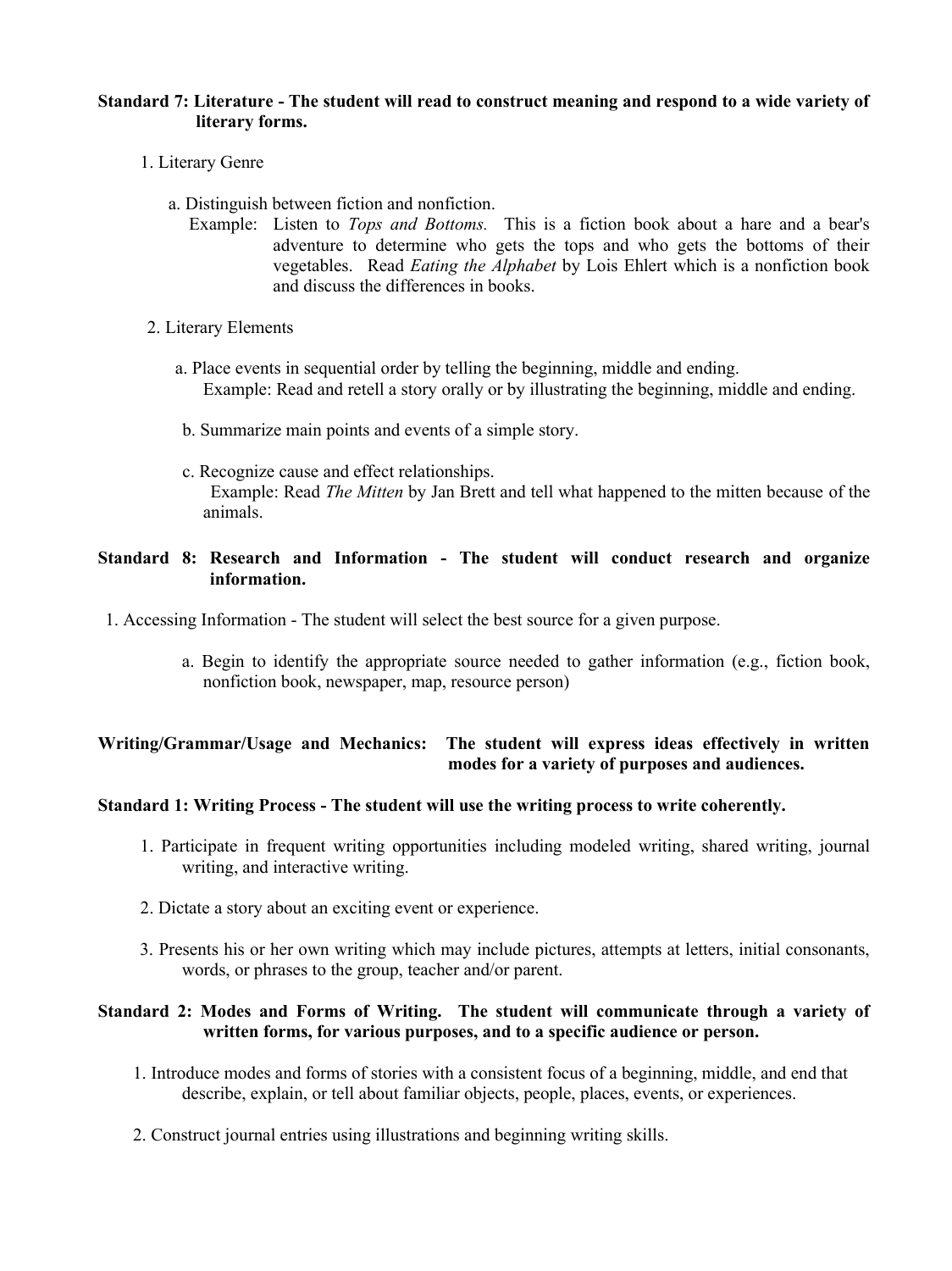# **Standard 3: Grammar/Usage and Mechanics - The student will demonstrate appropriate practices in writing by applying Standard English conventions.**

- 1. Grammar/Usage: Begin to recognize appropriate use of nouns, verbs, and adjectives.
- 2. Mechanics: Demonstrate appropriate language mechanics in writing.
	- a. Capitalize the first word of a sentence.
	- b. Capitalize all proper nouns.
- 3. Punctuation: Begin to use correct terminal (ending) punctuation.
- 4. Sentence Structure: Demonstrate, with teacher assistance, appropriate sentence structure in writing a complete sentence.
- 5. Spelling: Demonstrate the process of representing language by means of a writing system.
	- a. Understand that letters have different sounds.
	- b. Understand and record some beginning and ending sounds in words.
	- c. Generates inventive spelling representing initial and ending sounds.
- 6. Handwriting: Demonstrate appropriate handwriting in the writing process.
	- a. Print using left to right progression moving from the top to the bottom of the page
	- b. Begin using upper and lower case letters.
	- c. Begin printing legibly using correct spacing between letters and words.
	- d. Trace, copy and generate letters although children may still be reversing some letters.
	- e. Print his/her first and last name.

# **Oral Language/Listening and Speaking: The student will demonstrate thinking skills in listening and speaking.**

### **Standard 1: Listening - The student will listen for information and for pleasure.**

- 1. Hear and repeat sounds in a sequence. Example: Hand rhythms, vocal sounds, numbers in a sequence, letters in a sequence, five sounds in a sequence
- 2. Listen with interest to stories read aloud. Example: Trade books and shared reading.
- 3. Follow one- and two-step directions.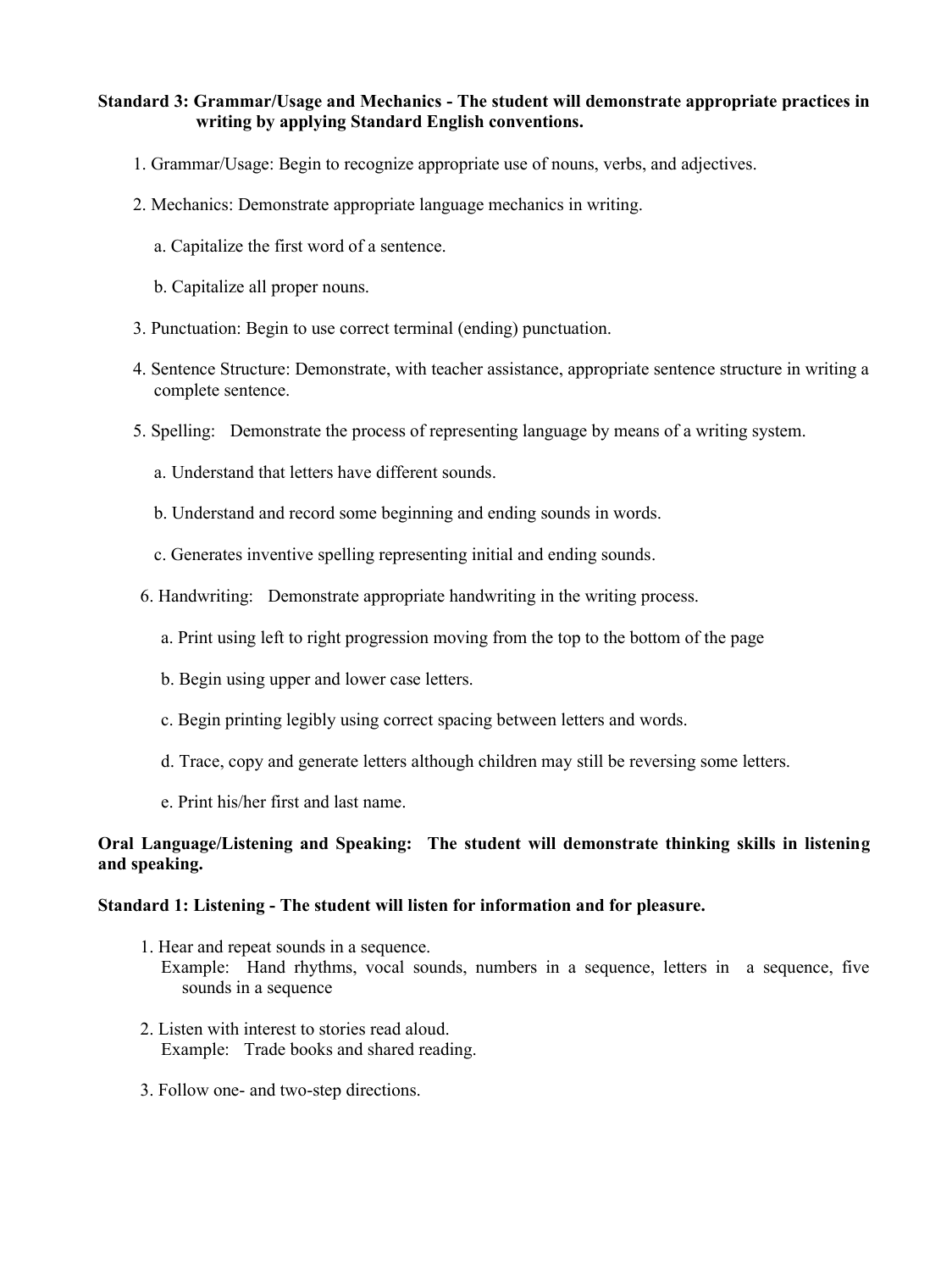# **Standard 2: Speaking - The student will express ideas or opinions in group or individual settings.**

- 1. Share information and ideas speaking in clear, complete, coherent sentences.
- 2. Recite short poems, rhymes and songs.

# **Standard 3: Group Interaction - The student will use effective communication strategies in pair and small group context.**

- 1. Show respect and consideration for others in verbal communications.
- 2. Show respect and consideration for others in physical communications.

# **Visual Literacy***:* **The student will interpret, evaluate, and compose visual messages.**

# **Standard 1: Interpret Meaning - The student will interpret and evaluate various ways visual image-makers including graphic artists, illustrators, and news photographers represent meaning.**

1. Respond to visual messages by distinguishing between reality and fantasy in stories, videos and television programs.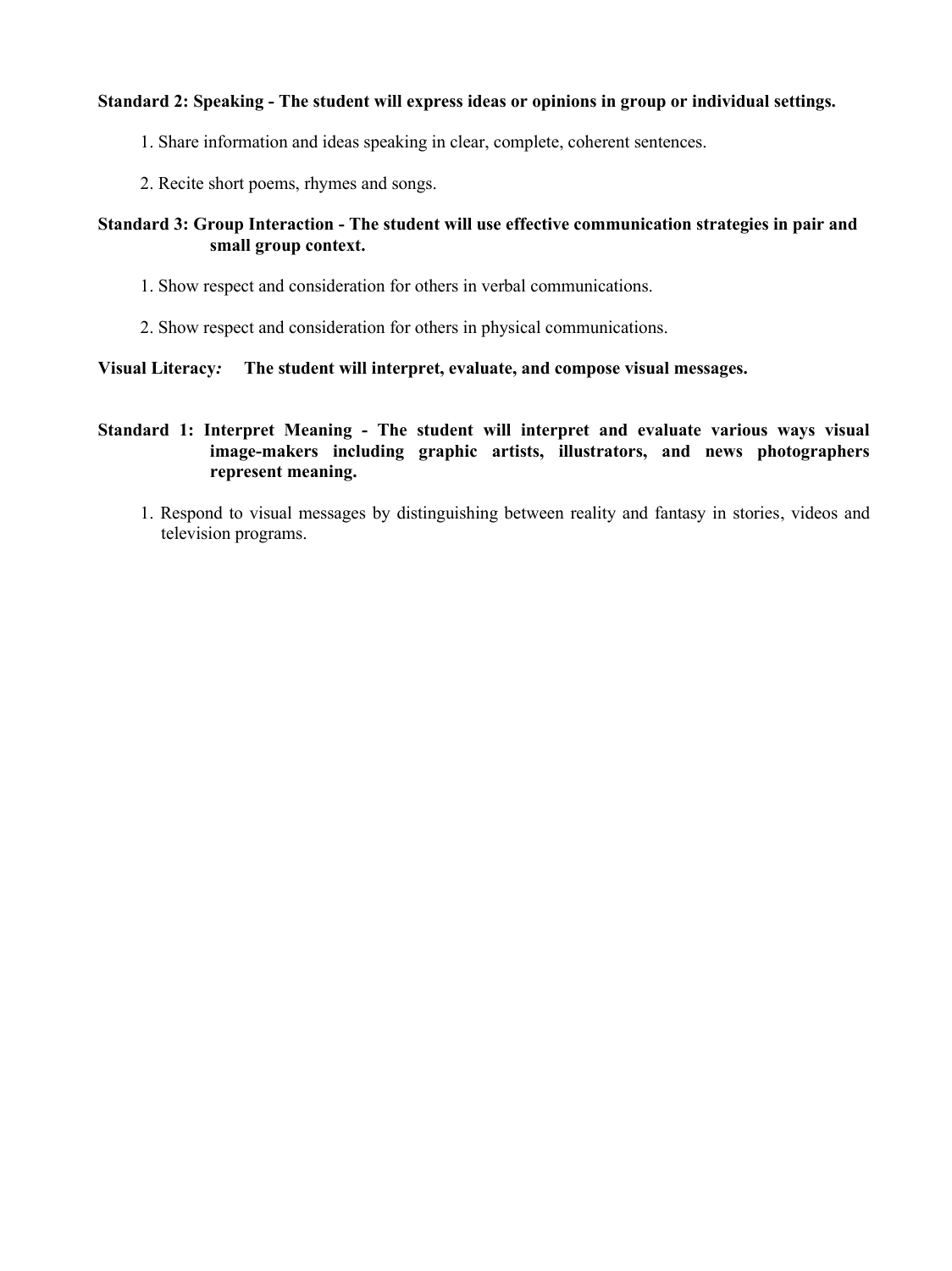### **MATHEMATICS**

Young children begin to develop mathematical understanding through experiences with a wide variety of real objects provided in learning centers and practical situations (e.g., blocks, pegs, buttons, cooking).

The **Major Concepts** should be taught in depth, using a variety of methods to help young children begin developing mathematical understanding through experiences with real objects in learning centers and practical situations. The major concepts are:

- a. Patterns Repeating, Sorting
- b. Number Sense Counting to 10
- c. Geometry and Spatial Sense Shapes
- d. Measurement Comparisons
- e. Data Analysis Concrete Graphs

**Kindergarten Suggested Materials Kit:** snap cubes, keys, fabric, macaroni, buttons, pattern blocks, children's books, counters, beans, bean sticks, dominoes, straws, containers, balance scales, rulers, coins, clocks, graph mats, painted beans or two-color counters.

#### **Standard 1: Algebraic Reasoning: Patterns - The student will sort and classify objects and analyze simple patterns.**

- 1. Sort and group objects into a set and explain verbally what the objects have in common (e.g., color, size, shape).
- 2. Explain verbally and extend simple patterns (e.g.,  $\Box$   $\Box$   $\Box$ )
- 3. Use object to demonstrate "related facts" such as  $3+4=7: 7-4=3$ .

### **Standard 2: Number Sense - The student will understand the relationship between numbers and quantities.**

- 1. Compare a group or set to another group, set, or numerical quantity and verbally explain which has more, less, or equivalent quantities.
- 2. Pair and count objects using one-to-one correspondence (e.g., one napkin for each child at snack time).
- 3. Count forward to twenty and backward from ten.
- 4. Count objects in a set one-by-one from one through twenty.
- 5. Identify and create sets of objects zero through twenty.
- 6. Identify and write numerals zero through twenty, in and out of sequence. Children may still be reversing some numerals.
- 7. Identify and use ordinal numbers to order objects first through tenth.
- 8. Combine and remove objects from sets and verbally describe the result (e.g., adding objects to a set makes the set larger, subtracting objects from a set makes the set smaller.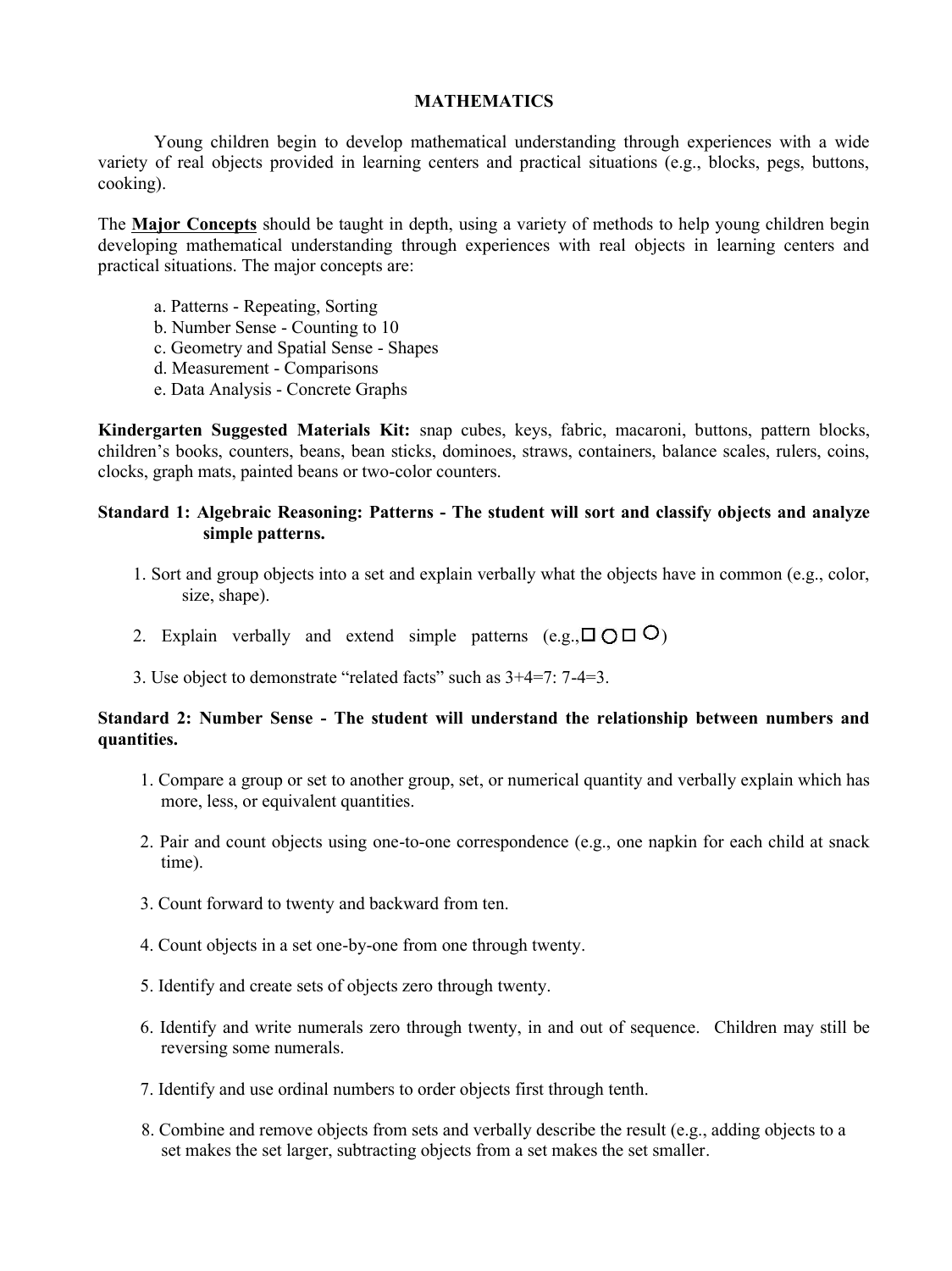## **Standard 3: Geometry - The student will identify common geometric shapes and explore the relationship of objects in the environment.**

- 1. Identify, name, and describe a variety of basic two-dimensional geometric shapes such as squares, triangles, circles, rectangles, (regular) hexagons, and (isosceles) trapezoids presented in a variety of ways (e.g. with different sizes of orientation).
- 2. Identify, name, and describe a variety of three-dimensional geometric shapes such as spheres, cubes, and cylinders.
- 3. Model and use words indicating relative position or direction (e.g., students describe the relationships between self and objects in space using on, above, below, beside, under, on top of, behind, and over).

# **Standard 4: Measurement - The student will explore the concepts of nonstandard and standard measurement.**

- 1. Linear Measurement.
	- a. Measure objects using nonstandard units of measurement (e.g., pencil, paper clip, block).
	- b. Compare objects according to observable attributes (e.g., long, longer, longest; short, shorter, shortest; big, bigger, biggest; small, smaller, smallest; small, medium, large).
	- c. Compare and order objects in graduated order (e.g., shortest to tallest, thinnest to thickest).
	- d. Identify the appropriate instrument used to measure length (ruler), weight (scale), time (clock: digital and analog; calendar: day, month, year, season), and temperature (thermometer).
- 2. Time.
	- a. Tell time on digital and analog clocks to the hour.
	- b. Identify the days of the week and months of the year.
- 3. Money. Identify the coins penny, nickel, dime, and quarter.

# **Standard 5: Data Analysis - The student will collect and display data in a group setting.**

- 1. Data Analysis.
	- a. Use numbers and counting as a means for solving problems and measuring quantity.
	- b. Develops abilities to collect, describe, and record information through a variety of means including discussion, drawings, maps, charts, and graphs.
	- c. Describes similarities and differences between objects.
	- d. Collects and analyze information about objects and events in the environment.
- 2. Create and verbally explain a data display or graph (e.g., real object graph, pictorial graphs).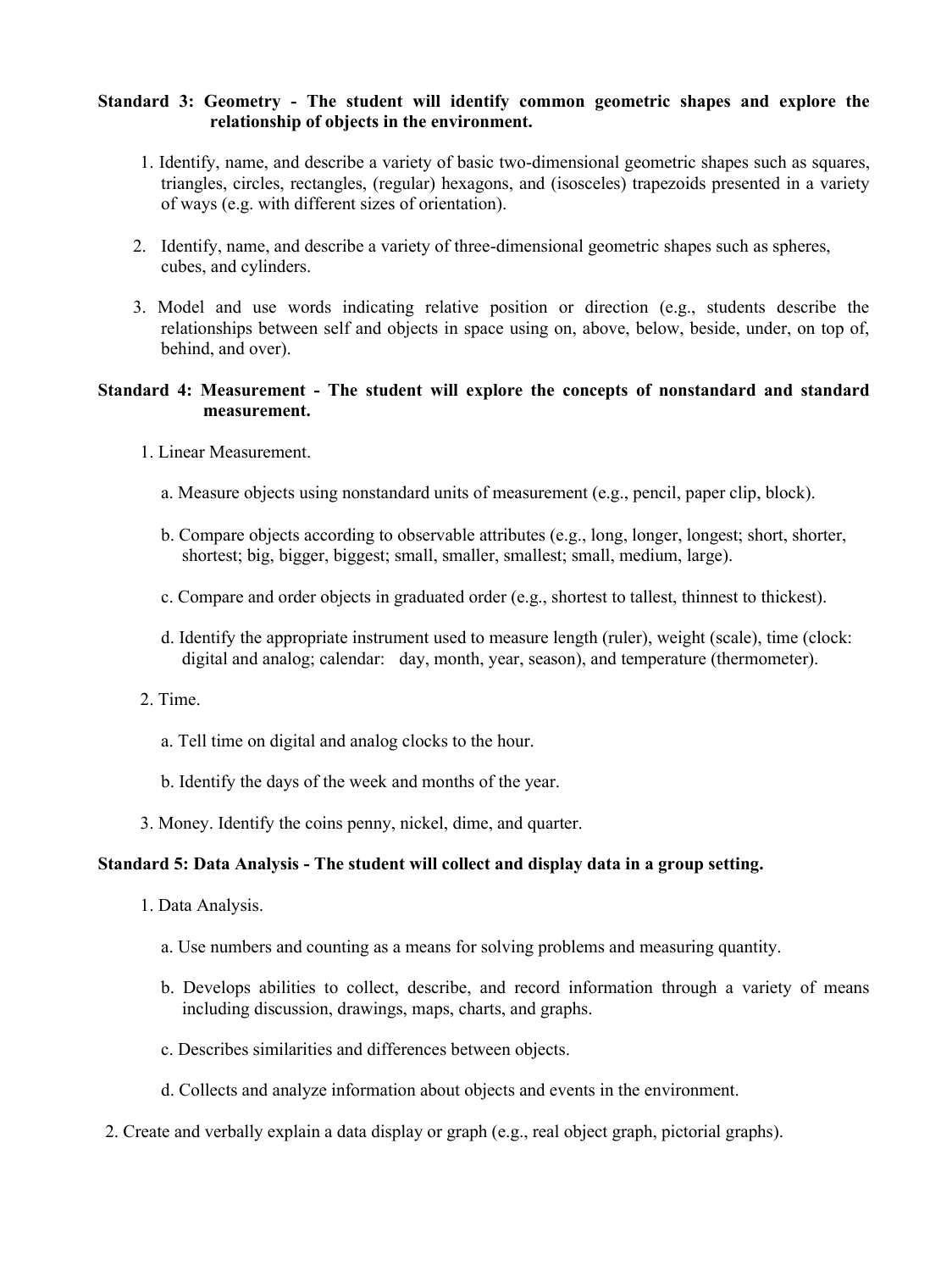# **MOTOR SKILL AND LIFETIME ACTIVITY DEVELOPMENT**

Young children need the opportunity to develop large and small motor skills through indoor and outdoor activities and games for the benefit of personal fitness and well-being.

### **Large Motor Skill Development**

#### **Standard 1: The student will participate in activities that involve large motor skills.**

- 1. Demonstrate basic locomotor movements (e.g., galloping, hopping, jumping, running, skipping, sliding).
- 2. Demonstrate nonlocomotor movements (e.g., bending, pulling, pushing, stretching, swaying, swinging, turning, twisting).
- 3. Combine various movement patterns to music, but not necessarily in time.
- 4. Kick a slowly rolling ball.
- 5. Balance on one foot for approximately five seconds.
- 6. Walk and balance on a four-inch line or balance beam.
- 7. Coordinate large arm movements (e.g., easel painting, woodworking, climbing, throwing, playing rhythm band instruments, writing on chalkboard, playing with blocks, catching, and tossing).

#### **Small Motor Skill Development**

#### **Standard 1: The student will participate in activities that involve small motor skills.**

- 1. Demonstrate increased control of hand and eye coordination while using pegs, beads, pattern blocks, crayons, pencils, paint brushes, fingerpaint, scissors, glue, and a variety of puzzles.
- 2. Hold and use pencils, crayons, and markers using thumb and two fingers.

#### **Health Enhancing Activity Development**

### **Standard 1: The student will participate in health-enhancing activities for the development of lifetime health and fitness.**

- 1. Associate physical activity with the benefit of maintaining fitness and personal well-being.
- 2. Experience sustained moderate physical activity for short periods of time.
- 3. Discuss basic health needs of human beings (e.g., dental, hearing and vision care, exercise, nutrition).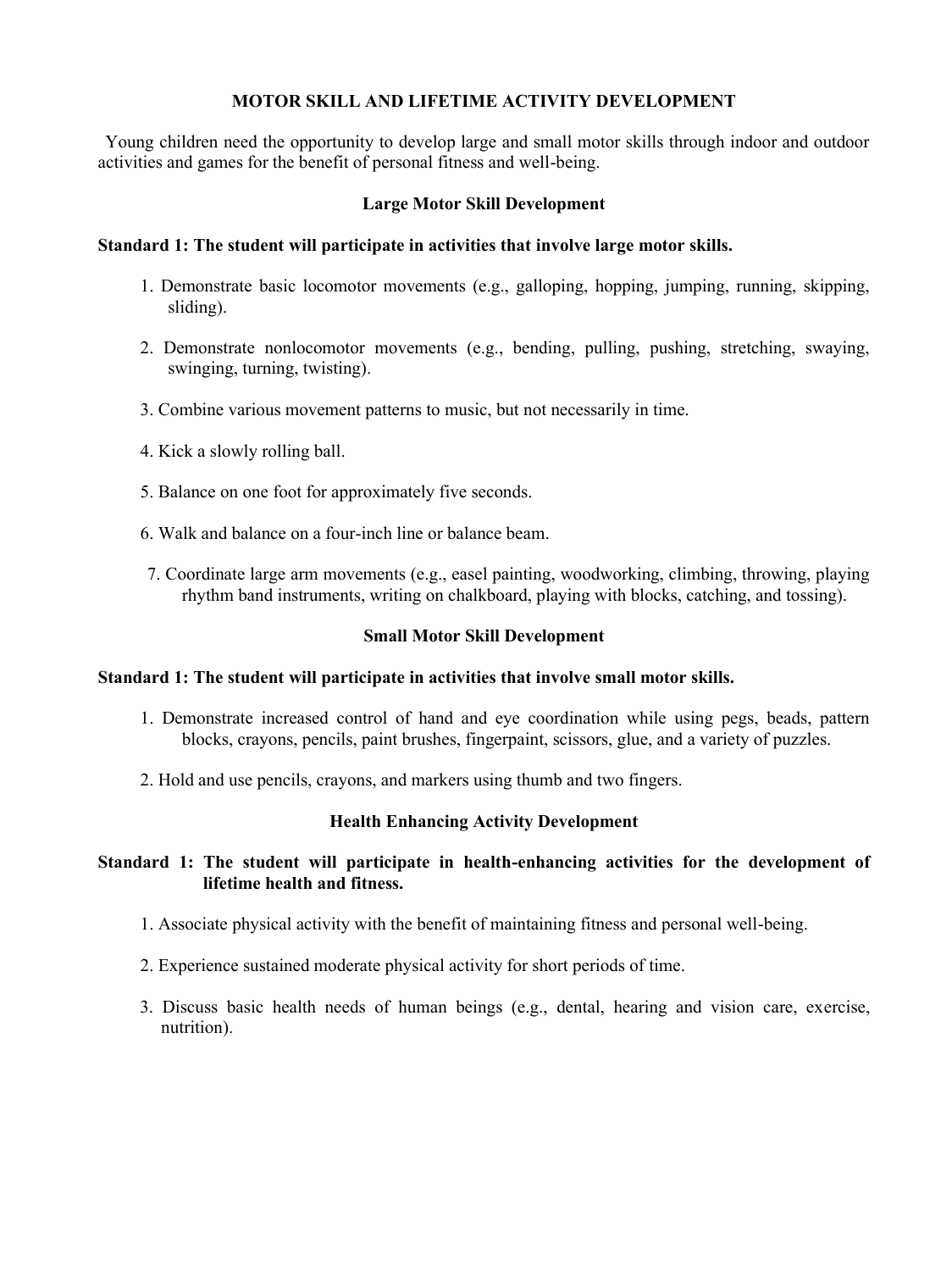## **SCIENCE**

Science knowledge is developed through experiences with real animals, plants and objects in the classroom and the environment.

#### **Science Processes and Inquiry**

# **Process Standard 1: The student will investigate and experiment with objects to discover information.**

- 1. Observes, describes, sorts, and classifies objects according to their common properties (e.g., animals, plants, shells, rocks, buttons).
- 2. Participates in simple experiments to discover information (e.g., bottles of water or homemade telephone to learn about vibration and sound, simple scale to determine heavy and light).
- 3. Asks questions, make predictions, and communicate observations orally and/or in drawings.
- 4. Selects and describes simple science tools (e.g., simple magnet, magnifying glass, thermometer).
- 5. Explores cause and effect (e.g., temperature determines clothing choices).

# **Physical Science**

## **Standard 1: The student will investigate and describe objects that can be sorted in terms of physical properties.**

- 1. Observes, describes, sorts, and classifies the sensory attributes of objects according to taste, smell, hearing, touch, and light.
- 2. Compares and describes the properties of some objects (e.g., magnetic-nonmagnetic, float-sink, heavy-light, rough-smooth, hard-soft, solid-liquid, wet-dry.
- 3. Observes and describes how objects move (e.g., slide, turn, twirl, roll).

### **Life Science**

### **Standard 2: The student will observe and investigate plants and animals.**

- 1. Observes and describes what various plants and animals need for growth.
- 2. Observes and describes the changes that plants and animals go through during their life (e.g., seed/plant, egg/chicken).
- 3. Observes and describes how animals move (e.g., walk, crawl, hop, fly).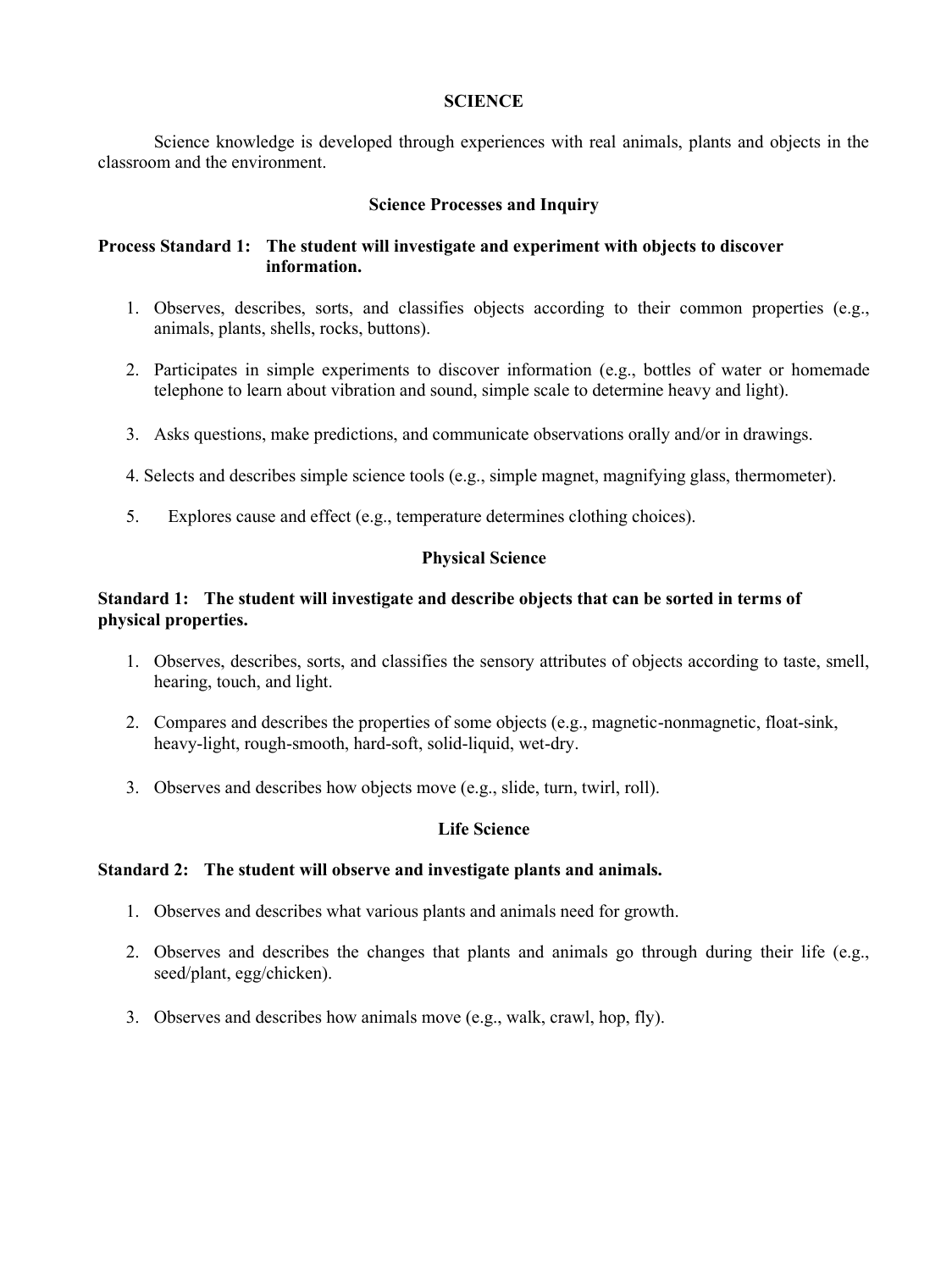# **Earth/Space Science**

# **Standard 3: The student will investigate and observe the basic concepts of the Earth and sky.**

- 1. Explores and describes the properties of common earth materials (e.g., soil, rocks, water).
- 2. Observes and describes daily weather (e.g., sunny, cloudy, rainy, snowy, windy, hot, warm, cold).
- 3. Observes and describes characteristics of the four seasons (e.g., temperature, weather, appropriate clothing, changing leaves).
- 4. Describes simple conservation measures used to protect the environment (e.g., recycling, careful use of water).
- 5. Observes and describes characteristics of shadows (e.g., shadows at different times of day).

### OAC 210:15-3-5—210:15-3-5.9

Approved by the Oklahoma State Board of Education, March 24, 2011. Final approval pending by Oklahoma Governor and Legislature.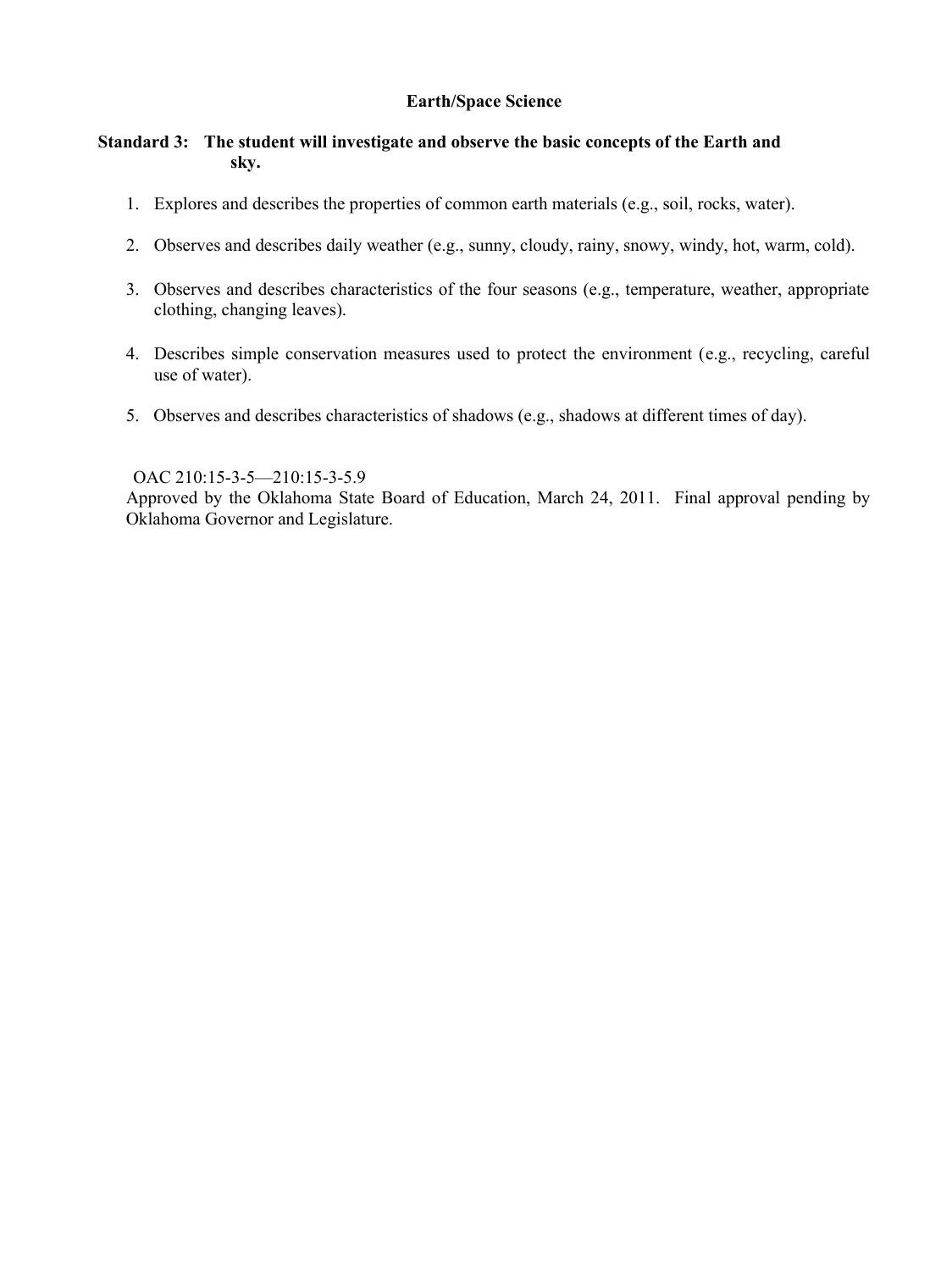#### **SOCIAL AND PERSONAL SKILLS**

Social skills include interacting with others, work habits and self-help skills. To develop these skills, children need daily opportunities to choose activities and materials.

# **Standard 1: The student will participate in activities to develop the skills necessary for work and interacting with others.**

- 1. Work independently and/or cooperatively to solve problems.
- 2. Choose a variety of materials and activities from learning centers.
- 3. Select and complete a task while working at a learning center.
- 4. Stay involved in a self-selected activity for approximately 15 to 20 minutes.

# **Standard 2: The student will participate in activities to develop the skills necessary for caring for oneself**

- 1. Recognize potential safety hazards and take action to protect self (e.g., bicycle, water, fire, vehicle, firearm, bus, playground, pedestrian).
- 2. Attend to personal tasks (e.g., dressing self, washing hands).
- 3. State his/her full name, age, birthdate, address, telephone number, and name of parent or guardian.

### **SOCIAL STUDIES**

Social studies provides an opportunity to develop an integrated curriculum using civics, geography, history and economics. Learning experiences may be provided through learning centers, resource people, projects, and field trips.

### **Civics**

### **Standard 1: The student will exhibit traits of good citizenship.**

- 1. Work and play cooperatively in a variety of settings (e.g., in large and small groups, learning centers).
- 2. Exhibit behavior that demonstrates an understanding of school and classroom guidelines (e.g., rules, routines, schedules, procedures).
- 3. Listen to others while in large and small groups.
- 4. Show respect for others and their property.

### **Standard 2: The student will recognize patriotic symbols and activities.**

- 1. Identify the American flag as a national symbol of our country and understand the etiquette of its use.
- 2. Identify the Oklahoma flag as a symbol of our state.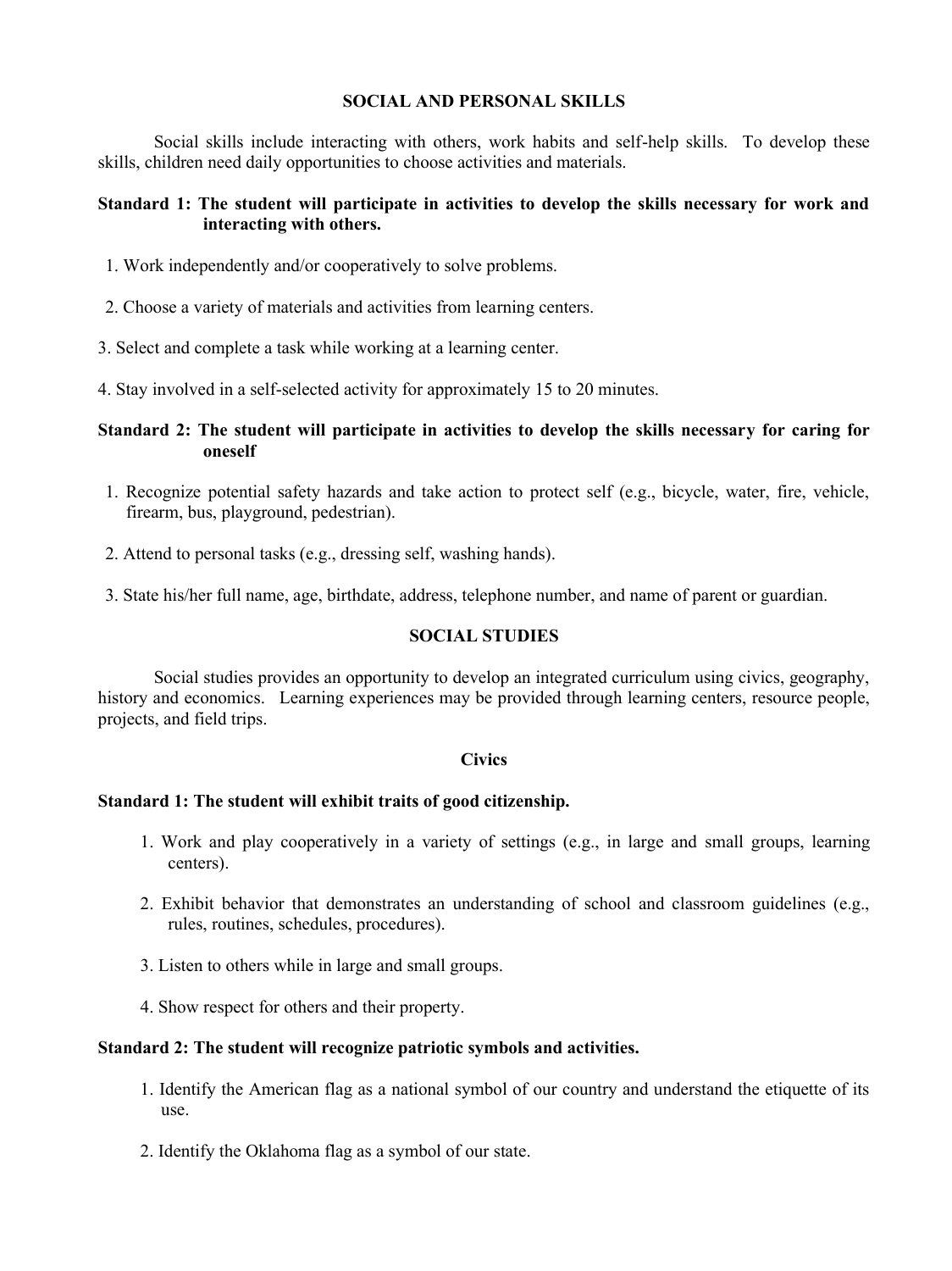# **Standard 3: The student will explain the importance of individual responsibility.**

1. Describe the importance of individual responsibility (e.g., responsibility as a student, family member, citizen).

### **Geography**

#### **Standard 1: The student will demonstrate knowledge of basic geographic concepts.**

- 1. Locate and describe familiar places (e.g., classroom, home, school).
- 2. Begin to develop an understanding of city/town, state, and country.
- 3. Identify a map as a drawing of a particular location.
- 4. Recognize Oklahoma on a map of the United States.

## **Standard 2: The student will discuss how children in various communities and cultures are alike and different.**

- 1. Explore how children within the local community and around the world have needs in common (e.g., food, clothing, shelter).
- 2. Explore how children within the local community and around the world are unique as to languages, food, clothing, transportation, and customs.

# **History**

# **Standard 1: The student will understand that history relates to events and people of other times and places.**

- 1. Explore through literature examples of past events and important Americans in legends and historical accounts (e.g., Paul Revere's ride, Johnny Appleseed, Betsy Ross).
- 2. Explore through literature the people and events honored in commemorative holidays (e.g., Martin Luther King, Jr. Day, Presidents' Day, Memorial Day, Independence Day, Thanksgiving).

### **Economics**

### **Standard 1: The student will identify basic economic concepts.**

- 1. Recognize money is used to purchase goods.
- 2. Introduce concept of saving.

# **Standard 2: The student will explore various careers and the concept of employment (e.g., school personnel, community helpers).**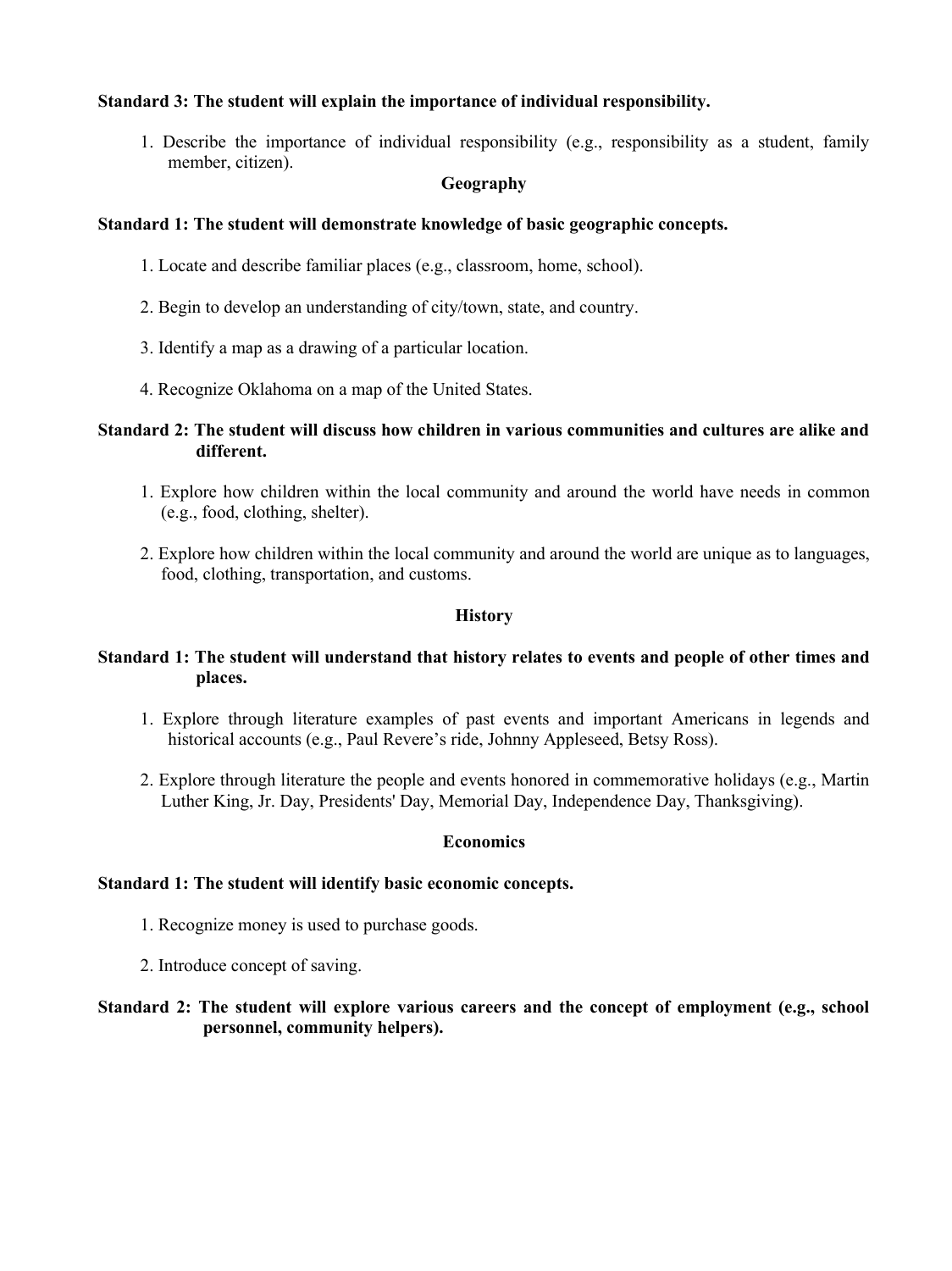#### **THE ARTS**

The Arts provide children with many opportunities for self-expression. Art, music, and dramatic play centers expose children to dance, music (singing, use of instruments), visual art (drawing, sculpting, painting), and drama and help them develop an appreciation of both individual and group expression.

#### **Visual Art**

#### **Standard 1: Language of Visual Art - The student will identify visual art terms.**

- 1. Name and describe elements of art: line, color, form, shape, texture, value and space.
- 2. Explore different art methods such as drawing, painting, weaving, and sculpting.

### **Standard 2: Visual Art History and Culture - The student will recognize the development of visual art from a historical and cultural perspective.**

- 1. Identify other art forms such as music, dance, and drama.
- 2. Discuss and identify art used every day in the home, community or school (e.g. signs, posters, cartoons, labels, menus)

## **Standard 3: Visual Art Expression - The student will observe, select, and utilize a variety of ideas and subject matter in creating original works of visual art.**

- 1. Manipulate a variety of materials (media).
	- a. Drawing Media: markers, chalks, crayons
	- b. Painting Media: finger paint
	- c. Sculpture Media: clay, string, paper, foil, cardboard, found objects
	- d. Mixed Media: tissue, photos, found objects, foil, fiber, paint, paper
- 2. Use objects to express creative ideas.
- 3. Use art media and tools in a safe and responsible manner.

### **Standard 4: Visual Art Appreciation - The student will appreciate visual art as a vehicle of human expression.**

- 1. Demonstrate appropriate behavior while viewing art.
- 2. Demonstrate respect for student work and the work of others.
- 3. Demonstrate thoughtfulness and care in completion of artworks.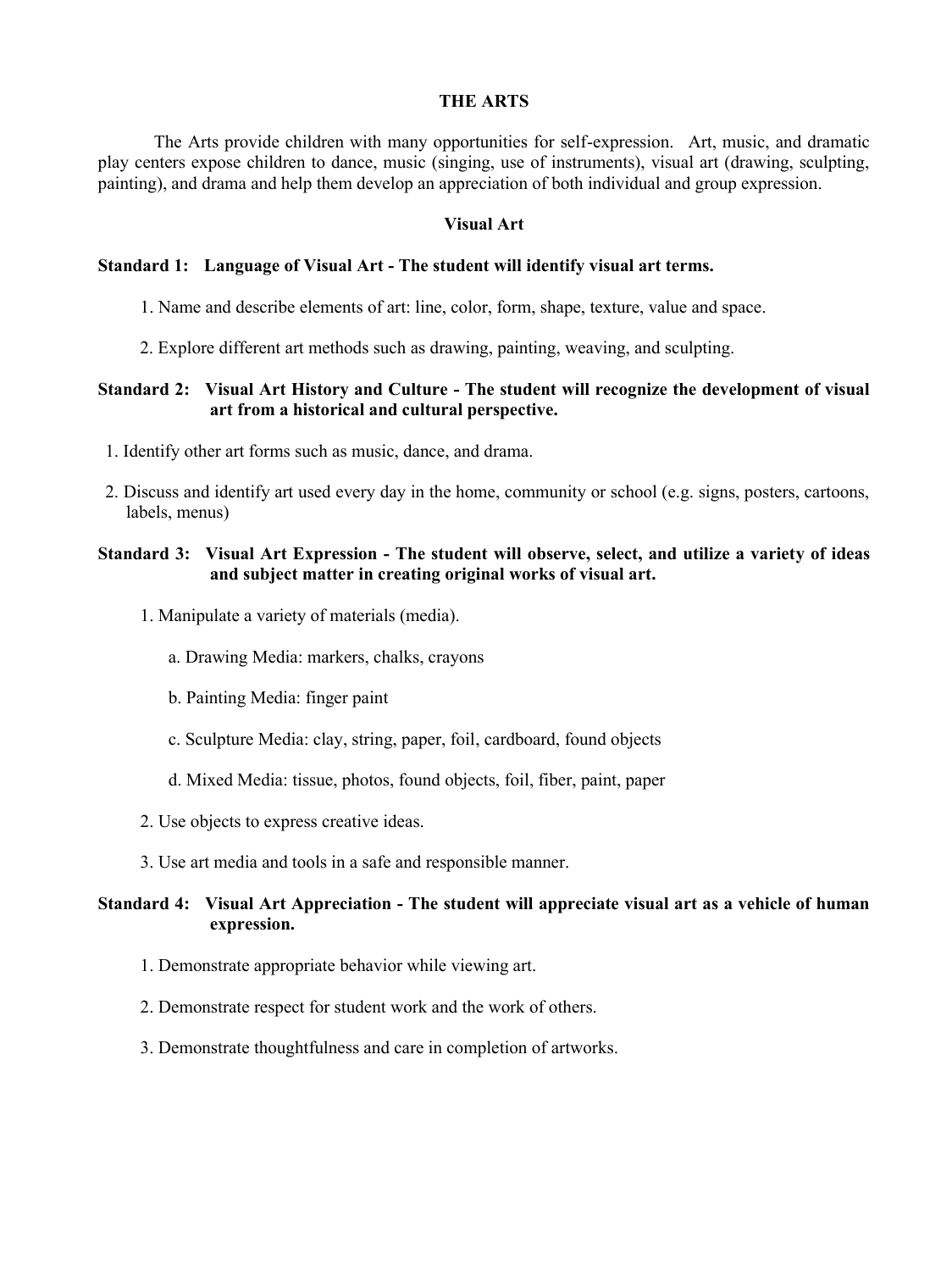# **General Music**

### **Standard 1: Language of Music - The student will read, notate and interpret music.**

- 1. Identify the elements of music: a. Melody (up and down)
	- b. Harmony (sing with instruments, without instruments)
	- c. Tone Color (classroom percussion instruments, sounds from nature, machines, or the environment)
	- d. Rhythm (strong and weak beats, steady beat, long and short sounds)
	- e. Form (same or different and solo/chorus)
	- f. Pitch (high or low)
	- g. Tempo (fast or slow)
	- h. Dynamics (loud or soft)
- 2. Recognize basic features of familiar and unfamiliar songs:
	- a. Dynamics loud and soft
	- b. Tempo fast and slow
	- c. Styles action songs, chants, rhymes, finger plays

# **Standard 2: Music History and Culture - The student will recognize the development of music from an historical and cultural perspective.**

- 1. Recognize music from our country, work songs, holiday songs and music from different countries.
- 2. Sing and perform music from a variety of folk, ethnic, patriotic and contemporary songs.

#### **Standard 3: Music Expression - The student will perform, imitate, compose a variety of music within specific guidelines.**

- 1. Participate in music through singing and/or playing instruments.
- 2. Match pitches, sing in tune and use appropriate tone and expression.
- 3. Respond to the beat or rhythm in music by clapping, walking, running, skipping, playing classroom instruments, or chanting.
- 4. Play simple rhythmic patterns using sounds and silences on classroom percussion instruments to accompany songs and rhythm activities.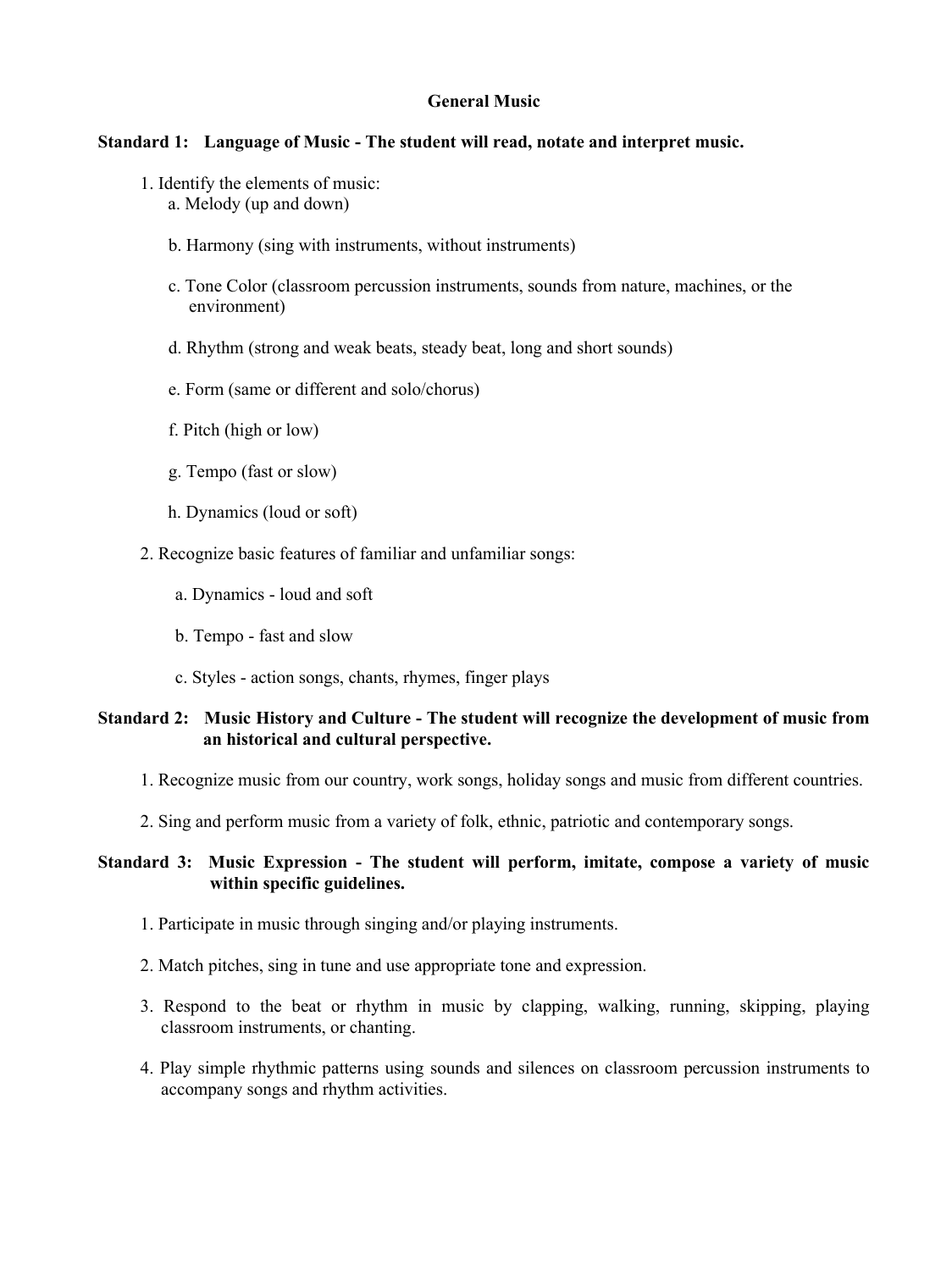# **Standard 4: Music Appreciation - The student will learn to appreciate music and expand their listening beyond music currently familiar to the student.**

- 1. Recognize and practice audience or performer behavior appropriate for the context and style of music performed.
- 2. Demonstrate respect for music performed by the student and by other students and professional performers.
	- 3. Discuss likes and dislikes of music of different styles.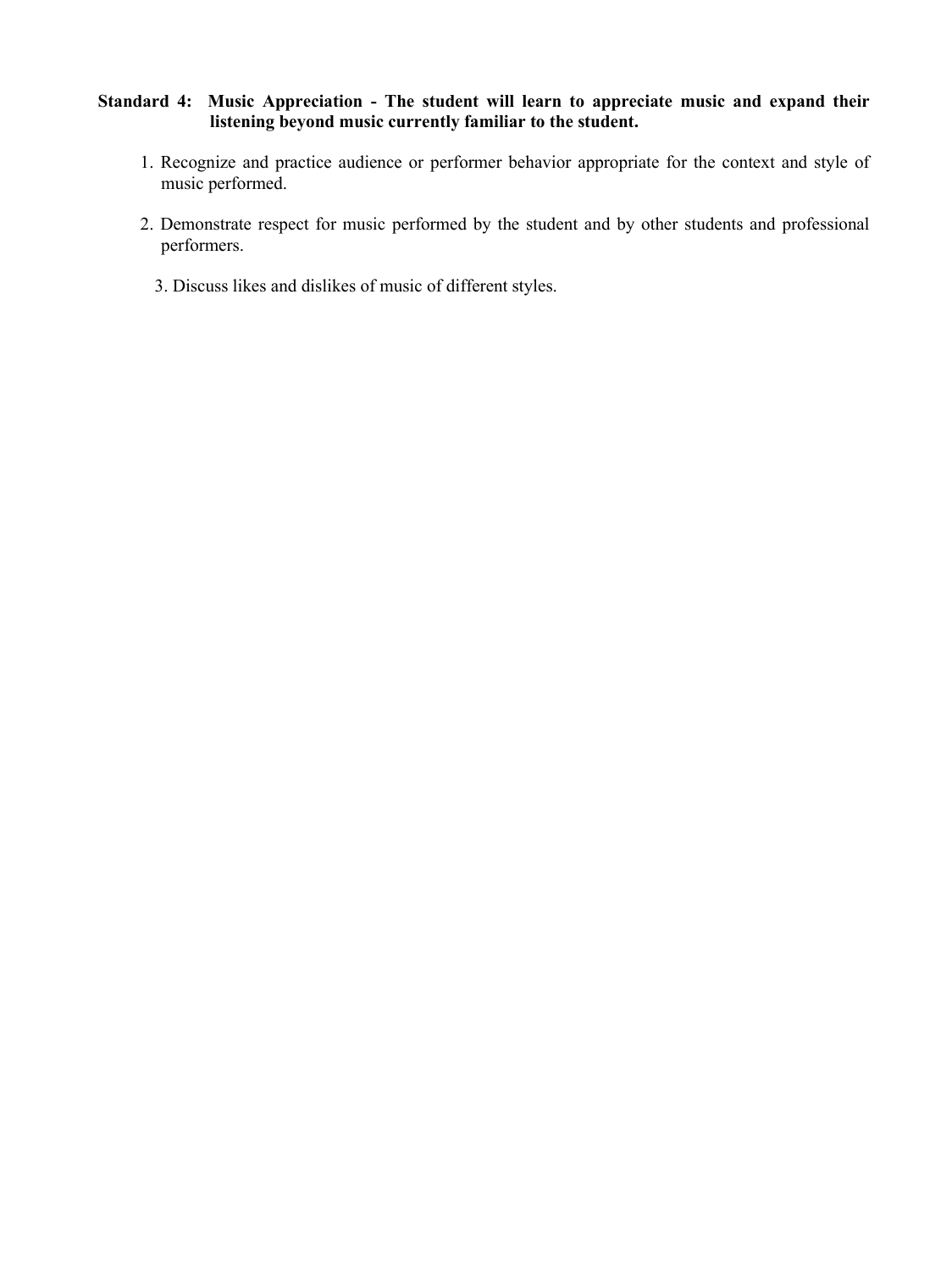# **GLOSSARY**

**beat** - the consistent pulse that occurs throughout a rhyme, song, or recorded musical selection.

**body percussion** - sounds produced by the use of the body (i.e., clap, snap, slap, tap, stamp, stomp, whistle).

**color -** hue (name of the color), value (how light a color is), and intensity (amount of brightness) produced through the reflection of light to the eye. Primary colors are the three colors from which all other colors may be made: red, yellow, and blue. Secondary colors are the result of mixing any two primary colors: orange, green, and purple.

**consonants** - the letters of the alphabet (excluding a, e, I, o, u, usually including y and w) represented by a single sound made by a partial or complete obstruction of air.

**dynamics** - varying degrees of loud and soft.

**folk music** - music of a particular people, nation, or region, originally transmitted orally, sometimes as a rhythmic accompaniment to manual work or to mark a specific ritual.

**form -** a three-dimensional object with the qualities of length, width and depth. Examples of geometric forms include a cone, cube, sphere, or cylinder.

**harmony** - two or more tones sounding together.

**inquiry** - processes of science (observe, sort, classify, describe, communicate).

**language experience** - an approach to the teaching of reading in which students read about their own experiences recorded in their own words. Experience stories are dictated by the student to a teacher who writes them down. Dictated accounts are reread in unison, in echo-fashion, and independently.

**learning centers** - areas within the classroom arranged so that children are able to participate in a variety of activities relating to art, science, reading, dramatic play, blocks, etc.

**line -** the path of a moving point. A line may define the edge of a shape; repeated, it can create texture or value. It may be thick or thin, smooth or rough, short or long, light or dark.

**literature** – text created for a specific purpose (poem, story, novel, etc.).

**locomotor** - movement from one place to another.

**melody** - a succession or pattern of musical tones or pitches.

**nonlocomotor** - movement in place.

**nonstandard measurement** - a measurement determined by the use of nonstandard units (e.g., hands, paper clips, beans, cotton balls).

**note** - a musical symbol that denotes both pitch and duration.

**number sense** - involves the understanding of numbers and their quantities.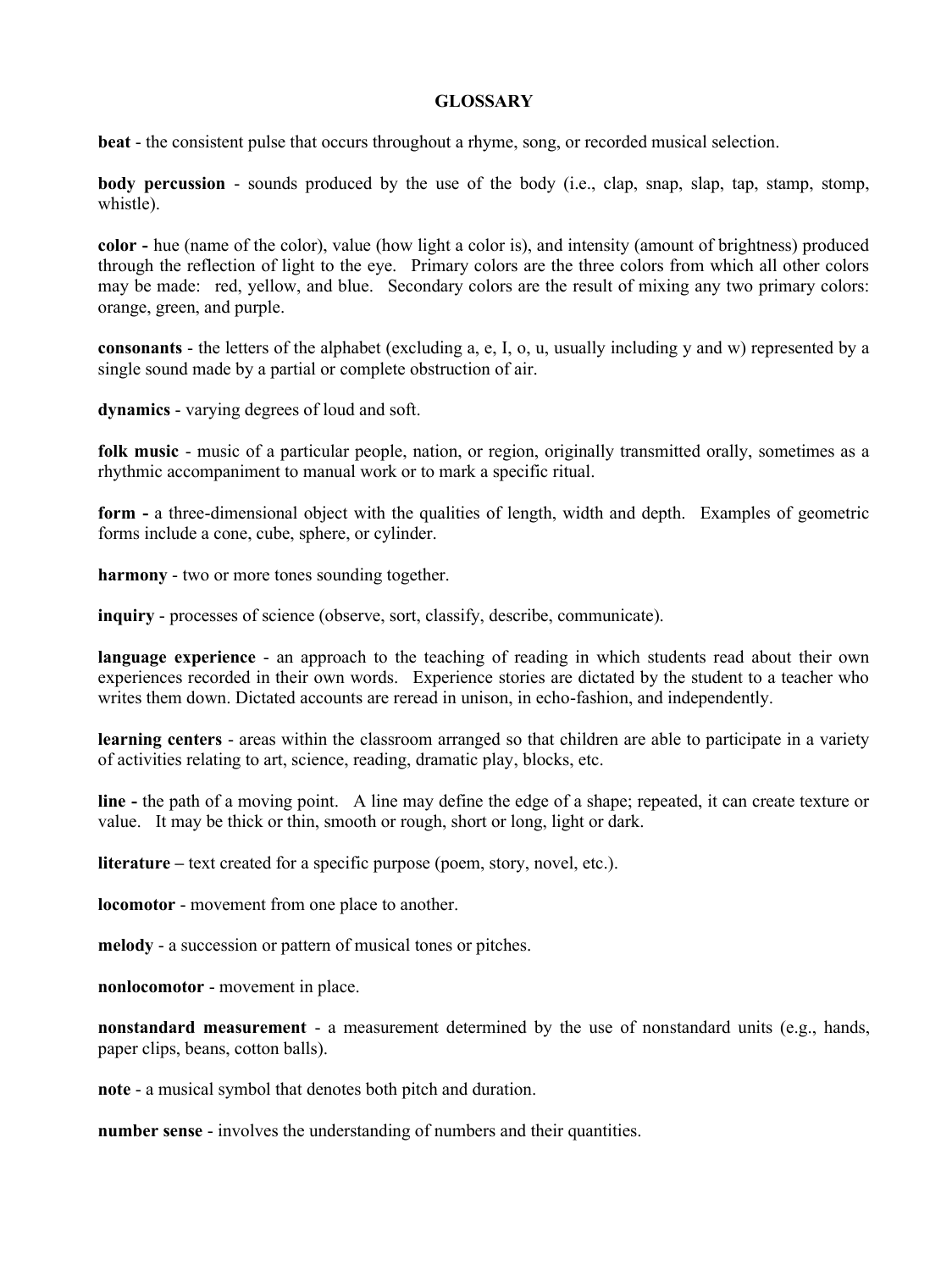**one-to-one correspondence** - pairing or matching objects in a one-to-one relationship.

**onset** - the sound(s) in a word that come(s) before the first vowel.

**ordinal** - a number that is used to tell order (e.g., first, fifth).

**phonemes** - a minimal sound unit of speech that distinguishes one word from another (lace, lake).

**phonological/phonemic awareness** - the ability to hear, identify, and manipulate large parts of spoken language (e.g., words, syllables, onsets, rimes) and the auditory ability to divide speech into smaller units of sound (phonemes).

**phonics** - a way of teaching reading and spelling that stresses sound symbol relationships; the ability to associate letters and letter combinations with sound and blend them into syllables and words.

**pitch** - the highness or lowness of a particular note.

**primary colors** - the basic colors of red, yellow, and blue from which it is possible to mix all other colors on the color wheel.

**print awareness** - the ability to understand how print works. This includes knowing that the print on the page represents the words that can be read aloud and distinguishing between various forms and purposes of print, from personal letters and signs to storybooks and essays.

**prior knowledge** - knowing that stems from previous experience.

**rhythm** - beats per measure.

**rime** - the part of a syllable that contains the vowel and all that follows it (e.g., the rime of bag is -ag; of swim, -im).

**set** - a group of objects.

**shape -** a two-dimensional area defined by an outline or change in color. Examples of types of geometric shapes include circle, square, rectangle, triangle, or oval. Other shapes may be free-form such as natural objects (e.g., leaves, flowers, clouds) or invented free-form shapes that might be created by doodling.

**shared reading** - a term used to describe the process in which the teacher and the children read a book together. The book is read and reread many times. On the first several readings the teacher does most of the reading. As children become more familiar, they join in and "share" the reading.

**shared writing** - teacher and children work together to compose messages and stories; teacher supports process as a scribe.

**space -** area within, around, between, above or below objects and shapes. Space or distance may be suggested in visual art by using perspective or other strategies such as placement of objects on the picture plane, overlapping of shapes, or objects closer to the viewer are made to appear to have more vibrant color and detail than objects further away. Variation of size or value and the use of converging lines are also used to suggest space.

**spatial sense** - involves building and manipulating mental representations of two- and three-dimensional objects and ideas.